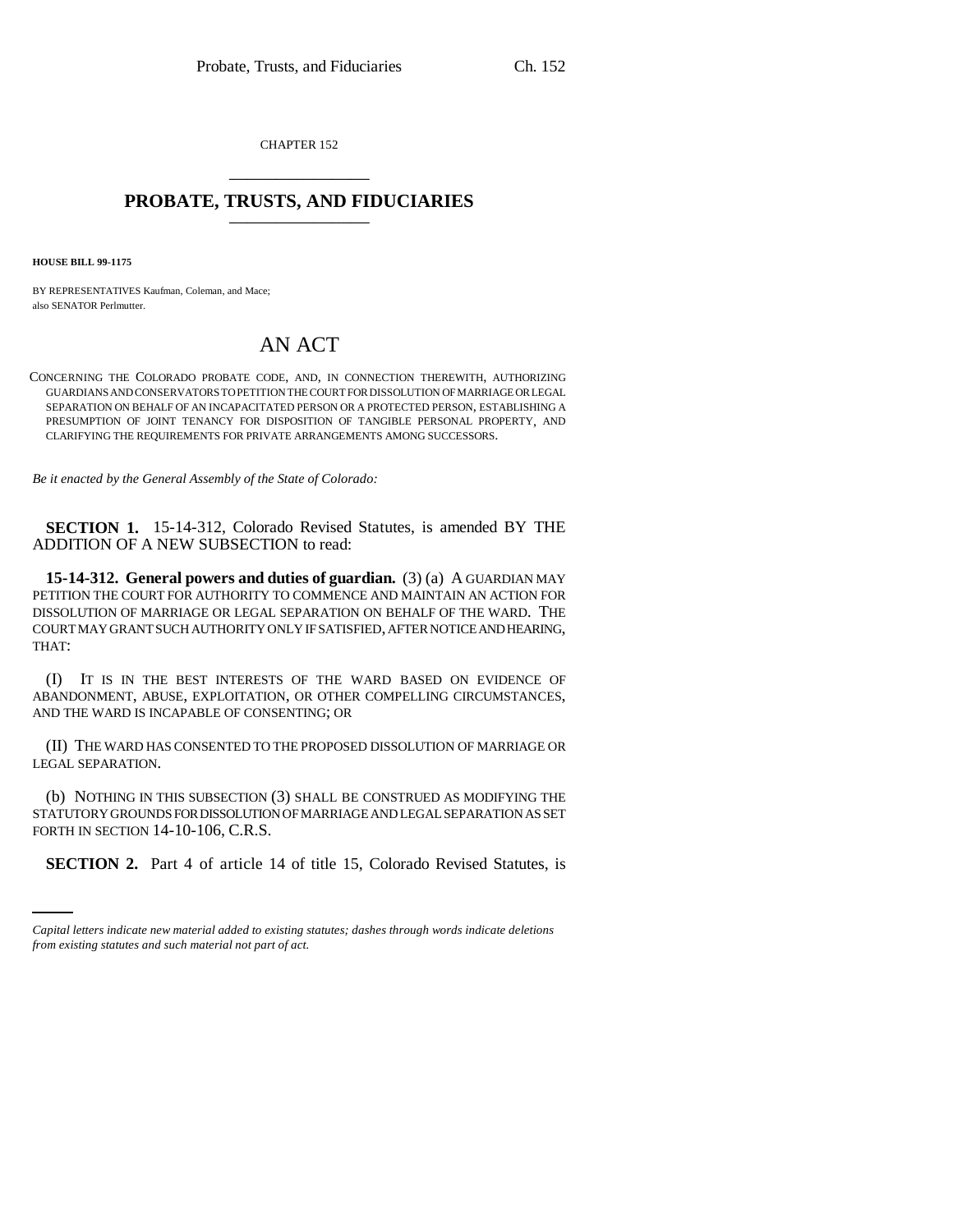amended BY THE ADDITION OF A NEW SECTION to read:

**15-14-425.5. Authority to petition for dissolution of marriage or legal separation.** (1) THE CONSERVATOR MAY PETITION THE COURT FOR AUTHORITY TO COMMENCE AND MAINTAIN AN ACTION FOR DISSOLUTION OF MARRIAGE OR LEGAL SEPARATION ON BEHALF OF THE PROTECTED PERSON. THE COURT MAY GRANT SUCH AUTHORITY ONLY IF SATISFIED, AFTER NOTICE AND HEARING, THAT:

(a) IT IS IN THE BEST INTERESTS OF THE PROTECTED PERSON BASED ON EVIDENCE OF ABANDONMENT, ABUSE, EXPLOITATION, OR OTHER COMPELLING CIRCUMSTANCES, AND THE PROTECTED PERSON EITHER IS INCAPABLE OF CONSENTING; OR

(b) THE PROTECTED PERSON HAS CONSENTED TO THE PROPOSED DISSOLUTION OF MARRIAGE OR LEGAL SEPARATION.

(2) NOTHING IN THIS SECTION SHALL BE CONSTRUED AS MODIFYING THE STATUTORY GROUNDS FOR DISSOLUTION OF MARRIAGE AND LEGAL SEPARATION AS SET FORTH IN SECTION 14-10-106, C.R.S.

**SECTION 3.** 14-10-107 (3), (4) (a), and the introductory portion to 14-10-107 (4) (b) (I), Colorado Revised Statutes, are amended to read:

**14-10-107. Commencement - pleadings - abolition of existing defenses automatic, temporary injunction - enforcement.** (3) Either or both parties to the marriage may initiate the proceeding. IN ADDITION, A LEGAL GUARDIAN, WITH COURT APPROVAL PURSUANT TO SECTION 15-14-312 (3), C.R.S., OR A CONSERVATOR, WITH COURT APPROVAL PURSUANT TO SECTION 15-14-425.5, C.R.S., MAY INITIATE THE PROCEEDING. IF A LEGAL GUARDIAN OR CONSERVATOR INITIATES THE PROCEEDING, THE LEGAL GUARDIAN OR CONSERVATOR SHALL RECEIVE NOTICE IN THE SAME MANNER AS THE PARTIES TO THE PROCEEDING.

(4) (a) Upon the commencement of a proceeding by one of the parties, OR BY A LEGAL GUARDIAN OR CONSERVATOR OF ONE OF THE PARTIES, the other party shall be personally served in the manner provided by the Colorado rules of civil procedure, and he OR SHE may file a response in accordance with such rules; except that, upon motion verified by the oath of the party commencing the proceeding or of someone in his OR HER behalf for an order of publication stating the facts authorizing such service, and showing the efforts, if any, which THAT have been made to obtain personal service within this state, and giving the address or last-known address of each person to be served or stating that his OR HER address and last-known address are unknown, the court shall hear the motion ex parte and, if satisfied that due diligence has been used to obtain personal service within this state or that efforts to obtain the same would have been to no avail, shall order one publication of a consolidated notice in a newspaper published or having general circulation in the county in which the proceeding is filed, notwithstanding the provisions of article 70 of title 24, C.R.S. A consolidated notice shall be published at least once during a calendar month and shall list the proceedings filed subsequent to those named in the previously published consolidated notice, stating as to each proceeding the names of the parties, the action number, the nature of the action, that a copy of the petition and summons may be obtained from the clerk of the court during regular business hours, and that default judgment may be entered against that party upon whom service is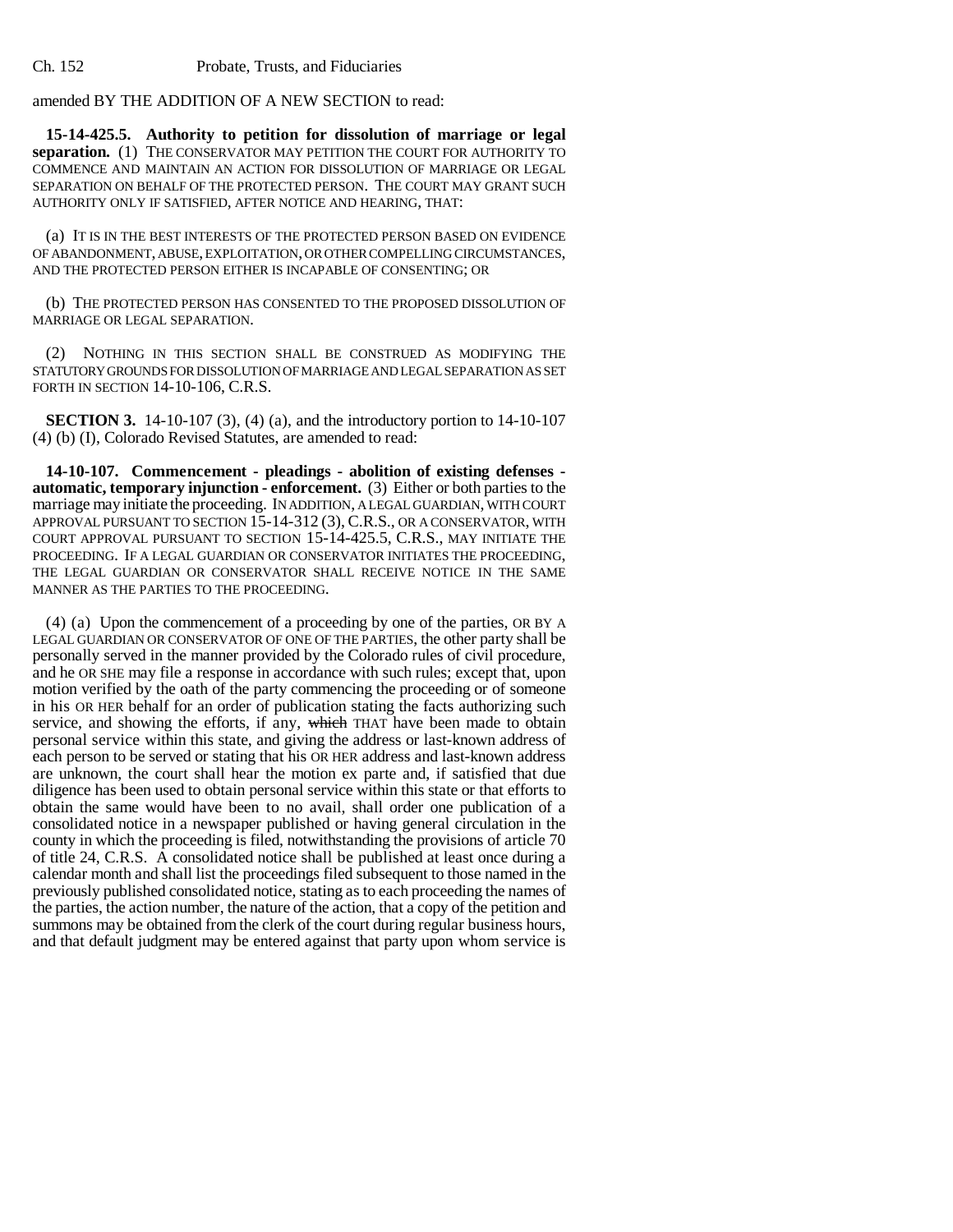Probate, Trusts, and Fiduciaries Ch. 152

made by such notice if he OR SHE fails to appear or file a response within thirty days after the date of publication. Costs of publication of a consolidated notice may be assessed pro rata to each of the proceedings named in the notice; except that, if a party is indigent or otherwise unable to pay such publication costs, the costs shall be paid by the court from funds appropriated for the purpose. Service shall be complete upon such publication, and a response or appearance by the party served by publication under this subsection (4) shall be made within thirty days thereafter, or default judgment may be entered. No later than the day of publication, the clerk of the court shall also post for thirty consecutive days a copy of the process on a bulletin board in his OR HER office, and shall mail a copy of the process to the other party at his OR HER last-known address, and shall place in the file of the proceeding his OR HER certificate of posting and mailing. Proof of publication of the consolidated notice shall be by placing in the file a copy of the affidavit of publication, certified by the clerk of the court to be a true and correct copy of the original affidavit on file in the clerk's office.

(b) (I) Upon the filing of a petition for dissolution of marriage or legal separation by the petitioner or copetitioner OR BY A LEGAL GUARDIAN OR CONSERVATOR ON BEHALF OF ONE OF THE PARTIES and upon personal service of the petition and summons on the respondent or upon waiver and acceptance of service by the respondent, a temporary injunction shall be in effect against both parties until the final decree is entered or the petition is dismissed or until further order of the court:

**SECTION 4.** Part 8 of article 11 of title 15, Colorado Revised Statutes, is amended BY THE ADDITION OF A NEW SECTION to read:

**15-11-805. Ownership of personal property between spouses.** (1) FOR PURPOSES OF THIS ARTICLE, TANGIBLE PERSONAL PROPERTY IN THE JOINT POSSESSION OR CONTROL OF THE DECEDENT AND HIS OR HER SURVIVING SPOUSE AT THE TIME OF THE DECEDENT'S DEATH IS PRESUMED TO BE OWNED BY THE DECEDENT AND THE DECEDENT'S SPOUSE IN JOINT TENANCY WITH RIGHT OF SURVIVORSHIP IF OWNERSHIP IS NOT OTHERWISE EVIDENCED BY A CERTIFICATE OF TITLE, BILL OF SALE, OR OTHER WRITING. THIS PRESUMPTION SHALL NOT APPLY TO:

(a) PROPERTY ACQUIRED BY EITHER SPOUSE BEFORE THE MARRIAGE;

(b) PROPERTY ACQUIRED BY EITHER SPOUSE BY GIFT OR INHERITANCE DURING THE MARRIAGE;

(c) PROPERTY USED BY THE DECEDENT SPOUSE IN A TRADE OR BUSINESS IN WHICH THE SURVIVING SPOUSE HAS NO INTEREST;

(d) PROPERTY HELD FOR ANOTHER; OR

(e) PROPERTY DEVISED IN A MEMORANDUM FOR THE DISPOSITION OF TANGIBLE PERSONAL PROPERTY.

(2) THE PRESUMPTION CREATED IN THIS SECTION MAY BE OVERCOME BY A PREPONDERANCE OF THE EVIDENCE DEMONSTRATING THAT OWNERSHIP WAS HELD OTHER THAN IN JOINT TENANCY WITH RIGHT OF SURVIVORSHIP.